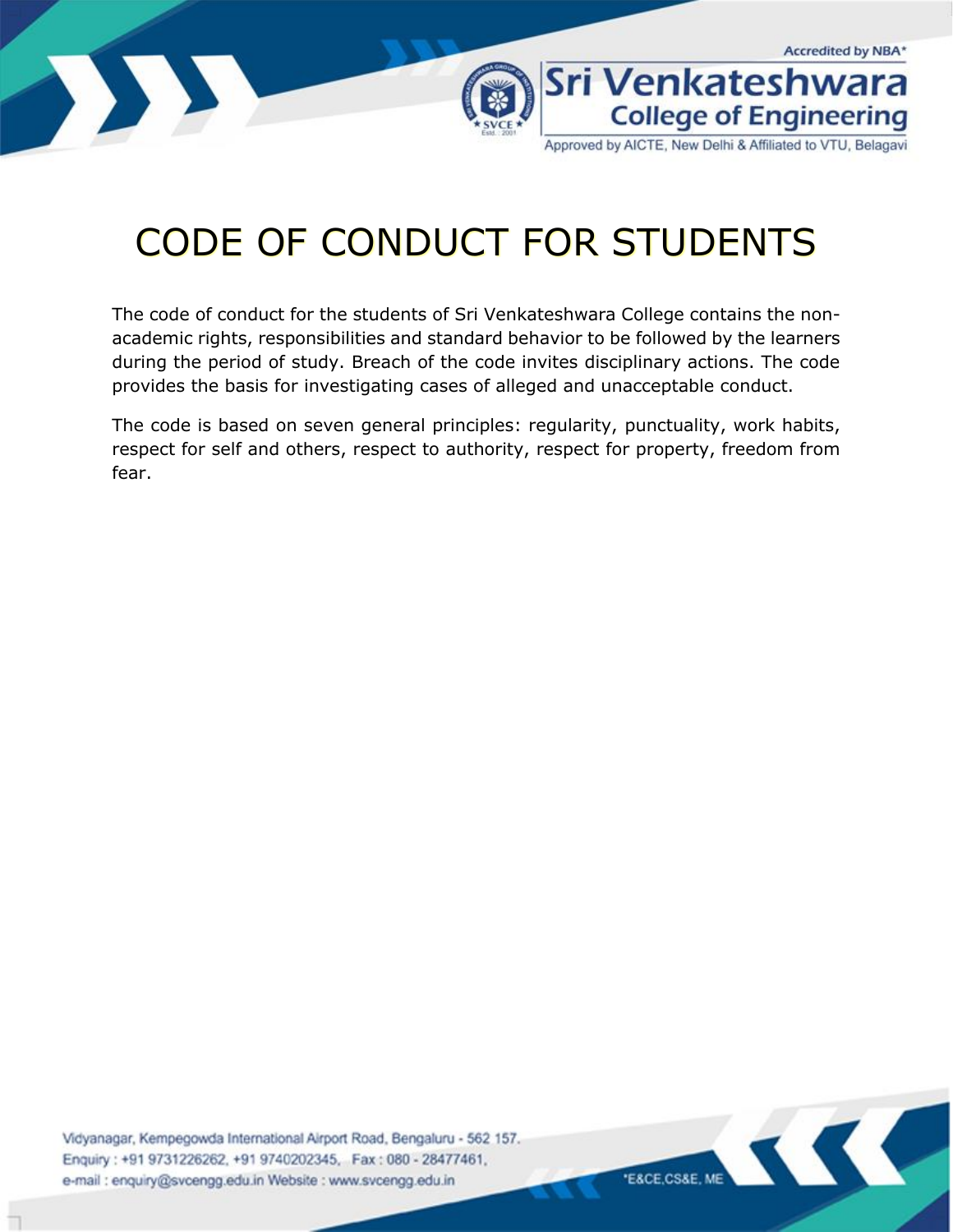



Approved by AICTE, New Delhi & Affiliated to VTU, Belagavi

### Contents

Vidyanagar, Kempegowda International Airport Road, Bengaluru - 562 157. Enquiry: +91 9731226262, +91 9740202345, Fax: 080 - 28477461, e-mail : enquiry@svcengg.edu.in Website : www.svcengg.edu.in

KC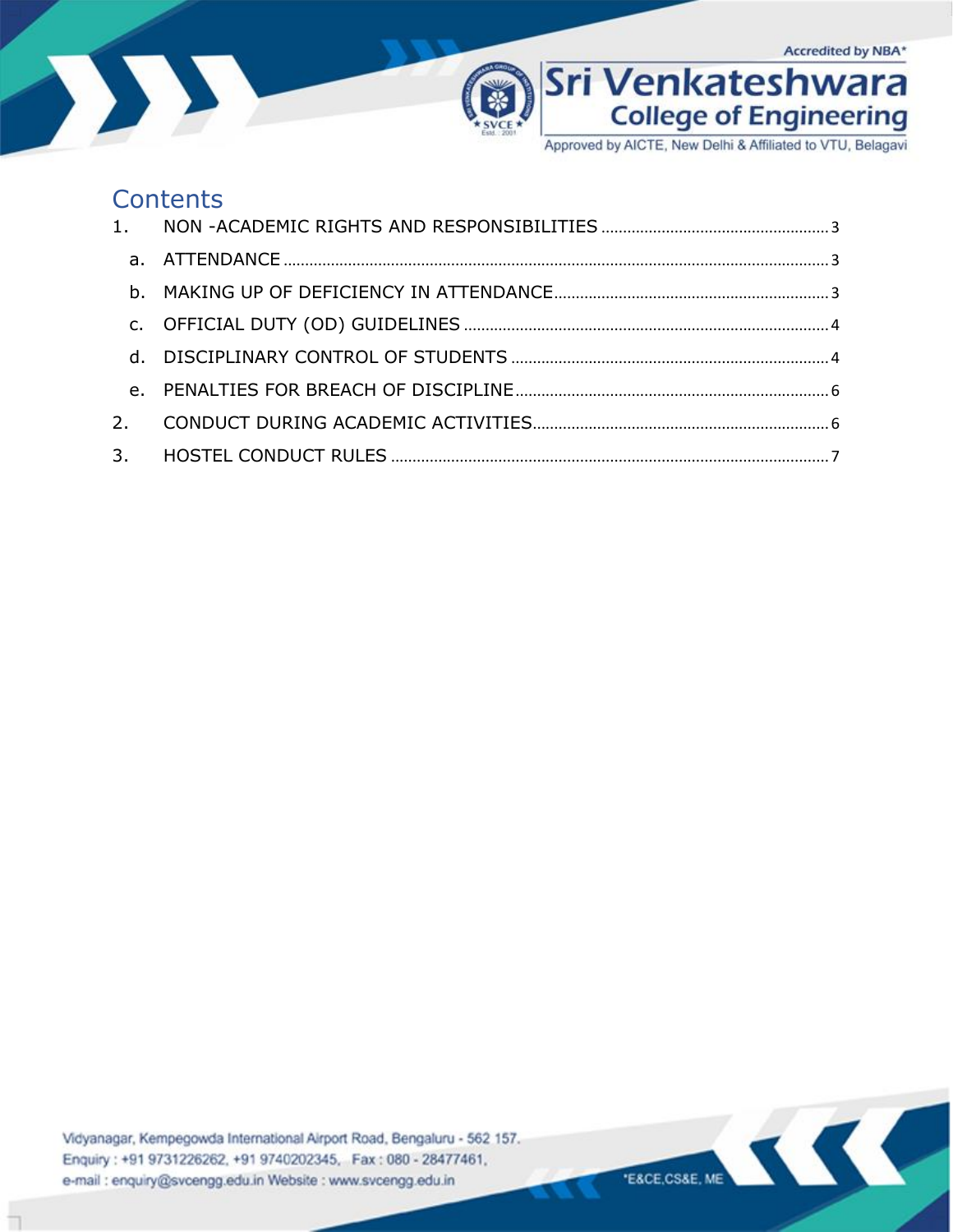

**College of Engineering** 

Sri Venkateshwara

Approved by AICTE, New Delhi & Affiliated to VTU, Belagavi

## <span id="page-2-1"></span><span id="page-2-0"></span>1.NON -ACADEMIC RIGHTS AND RESPONSIBILITIES

#### a. ATTENDANCE

- i. Students are expected to have 85% attendance.
- ii. Relaxation of maximum 10% may be allowed to cater for sickness or VTU approved sports or other valid reasons with permission of HoD. In case of sick leave proper medical certificates is to be provided, the same will be forwarded to the University.
- iii. A student whose attendance is less than 85%, whatever may be the reason for shortfall, will not be permitted to appear in the End Semester Examination (except class 1.a.ii).
- iv. If a student is continuously absent for a period of TEN days without permission, a notice will be sent to the parents / guardian with intimation to Dean Academics by HoD.
- v. If a student remains absent continuously for 30 days without permission, name will be removed from nominal roll. Such a student may apply for re-admission. The student granted readmission will be required to pay the prescribed re-admission fee and will be governed by Academic Regulations.

#### <span id="page-2-2"></span>b. MAKING UP OF DEFICIENCY IN ATTENDANCE

- The students who do not have the required attendance in any course during the semester shall register with their Department for Guided Self Study Course within 5 days from the date of communication of shortage. They will be required to pay a fee per course as prescribed by the College.
- Each Department will prescribe "Guided Self Study Course" for the course units in which the students failed or are having shortage of attendance in a semester and arrange counseling sessions for the students on weekends, weekdays (post regular academic classes) and holidays in the same odd or even semesters.
- Such students will have to attend contact classes as and when scheduled by the Department on weekdays / weekends / holidays in the relevant semester to complete the package of study for the course designed by the Department.
- The Departments shall prescribe assessment like term papers / home assignments which the students will submit to their teacher's course-wise within the due dates.
- Regularity in attending the classes and prompt submission of assignments by due date will determine whether a debarred or detained student is permitted to take the end semester examination / reexamination or not. The schedule for regular collection and submission of term paper/home assignments will be announced by the Department.
- Only those who register for Guided Self Study Course and complete all the requirements as prescribed by the Department will be permitted to

Vidyanagar, Kempegowda International Airport Road, Bengaluru - 562 157. Enquiry: +91 9731226262, +91 9740202345, Fax: 080 - 28477461, e-mail : enquiry@svcengg.edu.in Website : www.svcengg.edu.in

**E&CE.CS&E, ME**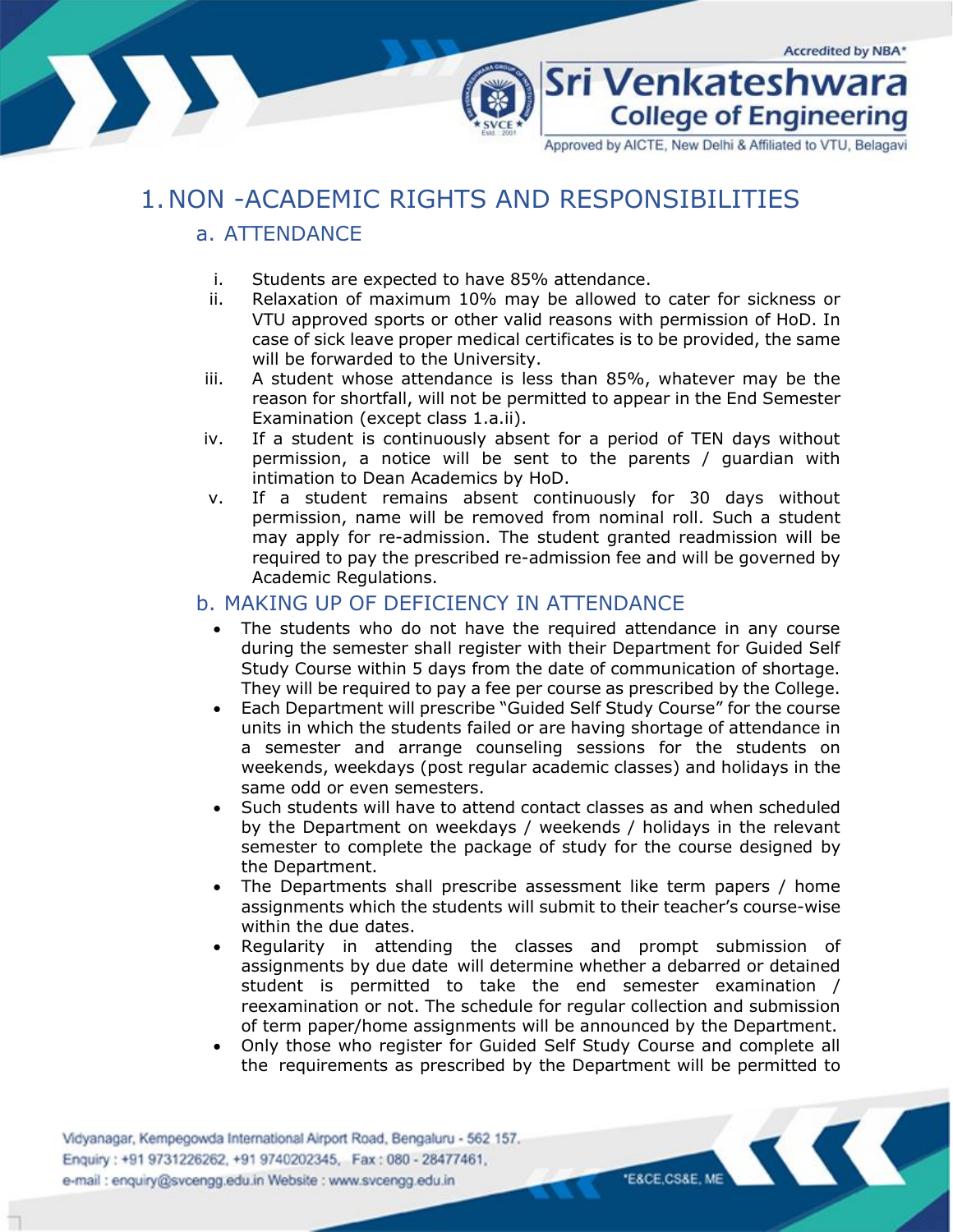

take the examination in the respective subject when the examinations of such Course are conducted on normal schedule along with the current or next batch of students.

The Head of Department will give a certificate to the Controller of Examinations in the manner prescribed in Guidelines stating that the student has complied with all the requirements prescribed for making up the deficiency in attendance at least ten days before the commencement of examinations.

#### <span id="page-3-0"></span>c. OFFICIAL DUTY (OD) GUIDELINES

- If a student is sent by the Institution for an OD, the student may be given advantage of it in attendance. The OD can be given equal weightage from the attendance point of view. The procedure for granting OD is available with Principal office/ Dean Academics
- **OD will be part of already permissible 10% absence.** No OD would be given for the following
	- o for practice session or as audience for sports matches, cultural programs etc.
	- o for academic project, whatsoever may be the nature.
	- o after the event is over or the class already held whichever is earlier.
	- $\circ$  for consulting books in library for preparation of any competitions / assignments.
	- o appearing in any competitive examination / back papers.
- OD should not excess more than 10% of the total classes planned for a course.
- For getting OD, the student has to fill-up the prescribed form for recommendation by the facultydeputing for the activity for final approval by Principal duly recommended by HoD.
- **There will be No cases of either recommendation or ex post facto sanction of ODs.**

#### <span id="page-3-1"></span>d. DISCIPLINARY CONTROL OF STUDENTS

- Every student enrolled in the College shall be under disciplinary control of the College and its Departments/Institutions.
- At the time of admission, every student shall be required to sign a declaration that on admission, he/she submits himself/herself to the disciplinary jurisdiction of the Principal and several authorities of the College, its Departments/ Institutions who may be vested with the authority to exercise discipline under the Acts, the Statutes, the Ordinances, the Regulations and Guidelines that have been framed therein by the College.
- Without prejudice to the generality of the power to maintain and enforce discipline under these Regulations, the following shall amount to act of

Vidyanagar, Kempegowda International Airport Road, Bengaluru - 562 157. Enquiry: +91 9731226262, +91 9740202345, Fax: 080 - 28477461, e-mail : enquiry@svcengg.edu.in Website : www.svcengg.edu.in

"E&CE,CS&E, ME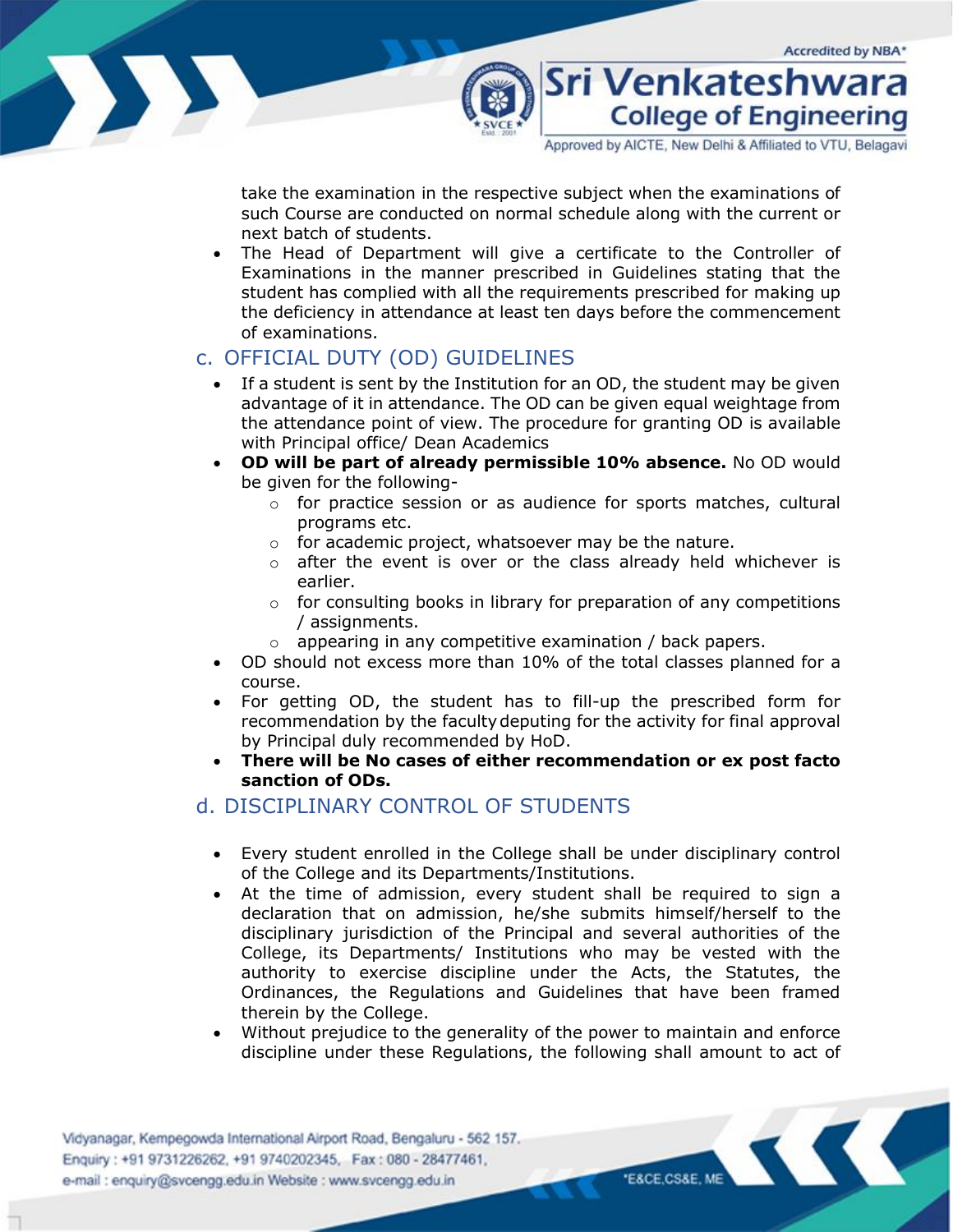

Approved by AICTE, New Delhi & Affiliated to VTU, Belagavi

indiscipline or misconduct on the part of a student.

- o Physical assault or threat to use physical force against any member of the teaching and non-teaching staff of any Department/ Institution and against any student within the College
- o Without written request remaining absent from the class, test/examination or any other curricular or co-curricular activity which student is expected to participate
- o Carrying and use of any kind of weapons
- o Misbehavior or cruelty towards any other student, teacher or any other employee of the College.
- o Use of drugs or other intoxicants except those prescribed by a qualified doctor
- o Any violation of the provisions of the Civil Rights Protection Act, 1976
- o Indulging in or encouraging violence or any conduct which involves moral turpitude
- $\circ$  Any form of gambling
- o Discrimination against any student or a member of staff on grounds of caste, creed, language, place of origin, social and cultural background
- o Practicing casteism and untouchability in any form or inciting any other person to do so
- o Any act, whether verbal or otherwise, derogatory to women
- o Smoking, use of narcotics, possession and consumption of alcoholic beverages
- o Any attempt at bribing or corruption of any manner or description
- o Willful destruction of the property of the College or its Departments /Institutions
- o Behaving in rowdy, intemperate or disorderly manner in the premises of the College or encouragingor inciting any other person
- o Creating discord, ill-will or intolerance among the students on sectarian or communal grounds or inciting any other student
- o Causing disruption of any manner of the academic functioning of the College
- o Indulging in or encouraging any form of disruptive activity connected with tests, examinations or any other activity of the college
- o Unpunctuality
- o Ragging in any form
- $\circ$  Violation of the status, dignity and honour of students, in particular female students and those belonging to a scheduled caste or a scheduled tribe or other backward class
- o Any practice whether verbal or otherwise, derogatory to women
- $\circ$  Verbal abuse, mental or physical torture, aggression, corporal punishment, harassment, trauma, indecent gesture and obscene

Vidyanagar, Kempegowda International Airport Road, Bengaluru - 562 157. Enquiry: +91 9731226262, +91 9740202345, Fax: 080 - 28477461, e-mail : enquiry@svcengg.edu.in Website : www.svcengg.edu.in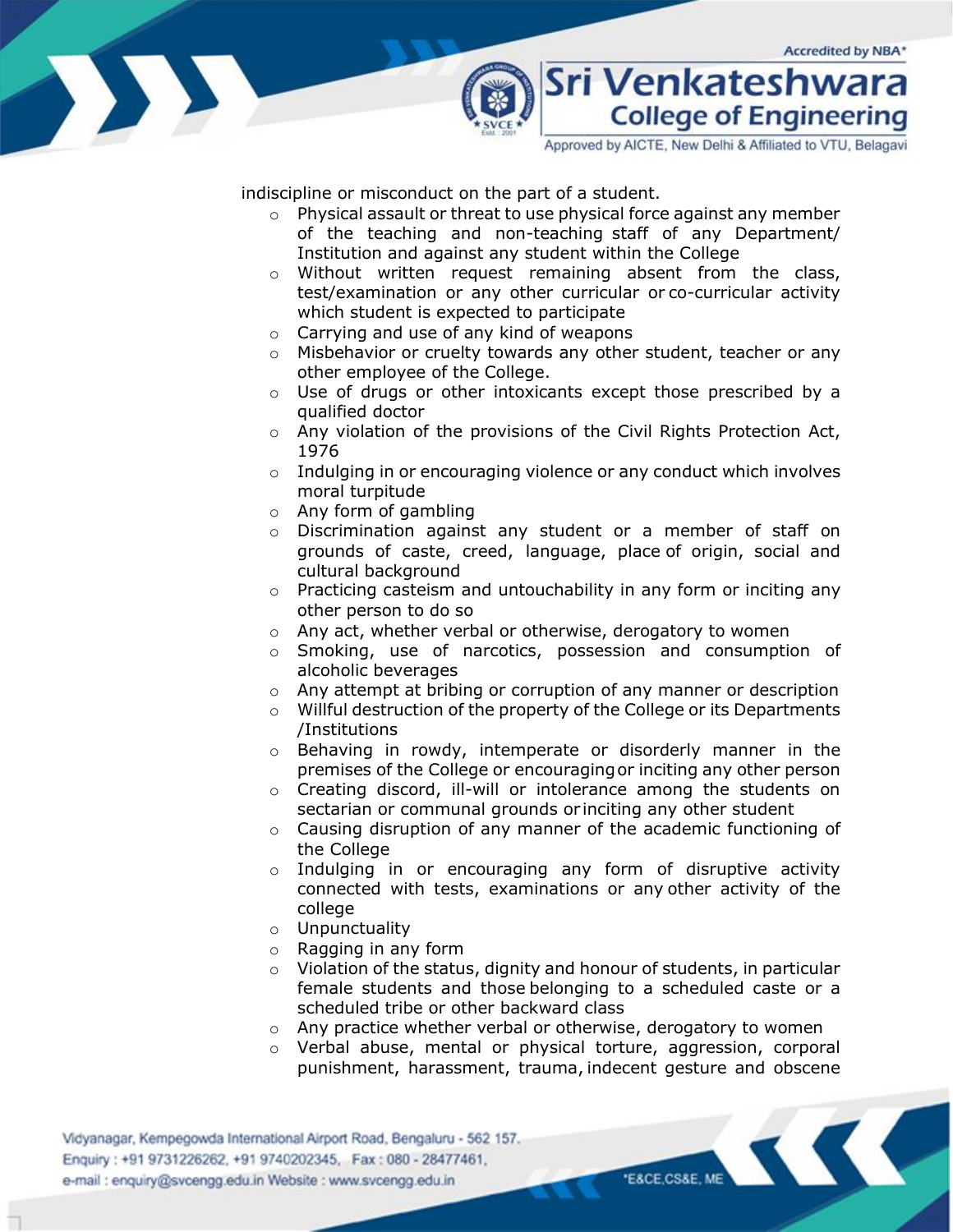Sri Venkateshwara

Approved by AICTE, New Delhi & Affiliated to VTU, Belagavi

**College of Engineering** 



behavior of students

- o Indulging in or encouraging any form of disruptive activity connected with tests, examinations or any other activity of the University or the college or the institution, as the case may be
- The Principal may amend or add to the list of Act of Indiscipline, Misconduct and misbehavior underClause (1.a.d) above.

#### <span id="page-5-0"></span>e. PENALTIES FOR BREACH OF DISCIPLINE

- Without prejudice to the generality of his powers relating to the maintenance of discipline and taking such action in the interest of maintaining discipline as deemed appropriate by him the Principal, HoD, may in the exercise of their powers aforesaid, order or direct that any student
	- $\circ$  be expelled from the college or institution, as the case may be, in which case he shall not be re-admitted to the college or institution from where he is expelled but it shall notpreclude his admission to any other institution with the prior approval of the Principal; or
	- o be, for a stated period, rusticated in which case he shall not be admitted to the college, till expiry ofthe period of rustication; or
	- o be not, for a stated period, admitted to a course or courses of study of the College; or
	- o be imposed with the fine of a specified amount of money; or
	- o be debarred from taking a University semester end examination or examinations for one or more years.
- The Principal, in exercise of his powers aforesaid or on the recommendations of the Head of Department/Institution, may also order or direct that the result of the student concerned of the examination or examinations at which he has appeared, be cancelled.

## <span id="page-5-1"></span>2.CONDUCT DURING ACADEMIC ACTIVITIES

- Mobile devices of any nature will be switched off during any academic activity unless the faculty member instructs to use them.
- Students will stick to the seating scheme of the activity.
- Students will not disrupt in any manner and will actively participate in the activity.
- Students will neither damage or deface any facility / fixtures in the premise nor will allow any other person to do so.
- Students will give proper regards to the faculty/ lab technicians/ lab attendants and other staff members.
- Punctuality will be ensured by all.
- Dress Code. It is pertinent that appropriate dress as per the activity be worn by all students and staff members. Dress should be decent and appropriate for the professional college on all occasions. The students and staff have to

Vidyanagar, Kempegowda International Airport Road, Bengaluru - 562 157. Enquiry: +91 9731226262, +91 9740202345, Fax: 080 - 28477461, e-mail : enquiry@svcengg.edu.in Website : www.svcengg.edu.in

**E&CE,CS&E, ME**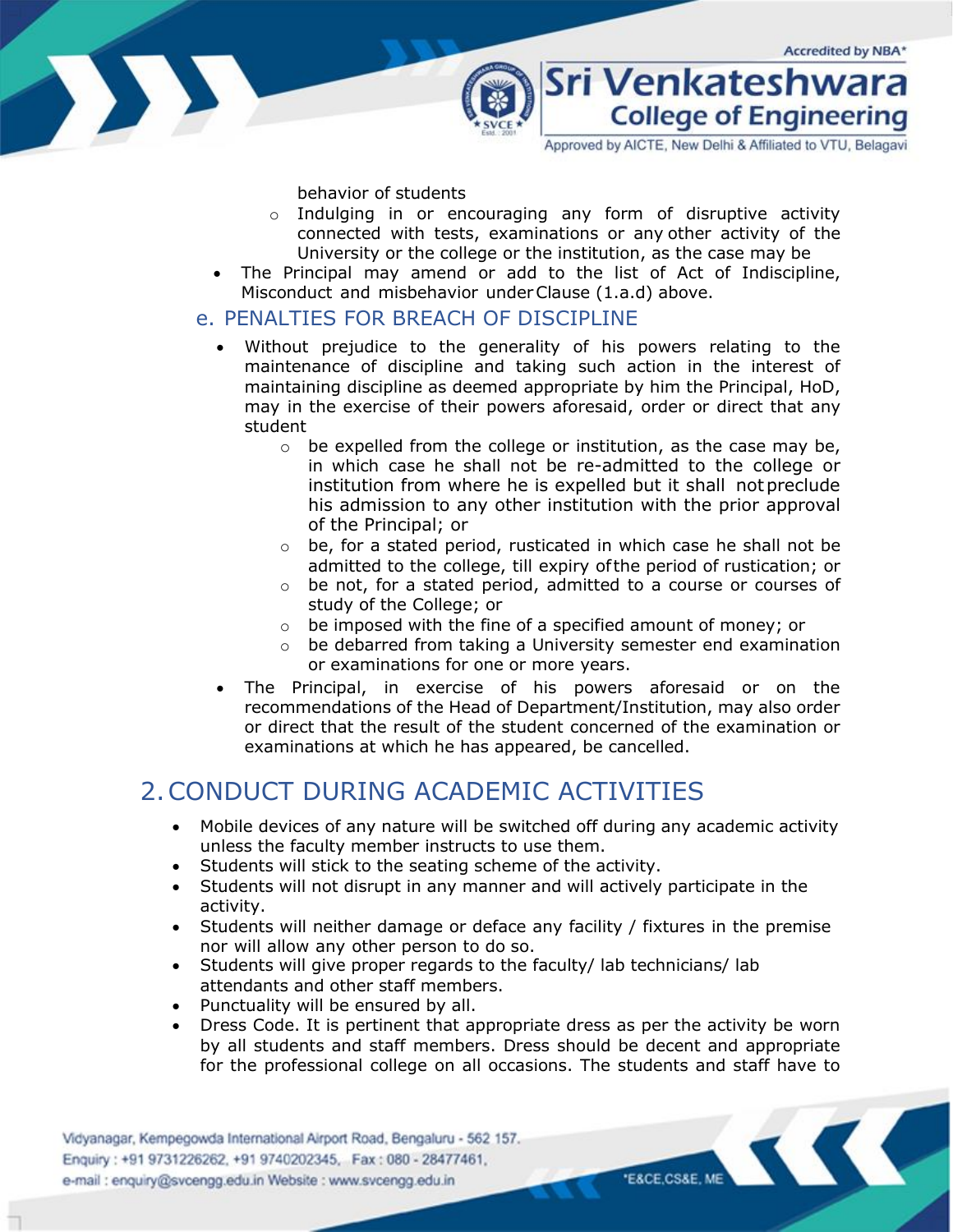

Approved by AICTE, New Delhi & Affiliated to VTU, Belagavi

Sri Venkateshwara

**College of Engineering** 

represent the college in the best possible light at all times. The following dress code would be followed by all staff members and students of the college:

- **Formal Dress**. will be worn on notified day (based on circular) and on special events whenever notified.
- **Informal Dress**. Graceful informal dress will be worn on other working days.
- Male staff and students are expected to wear pants/Jeans with half/full sleeve collared shirts/Collared plane T-shirts neatly tucked in. Sikh students will wear turban. No parnas/ patkas/ T-shirts with slogans or comments, pajamas, Slippers are allowed in the academic areas.
- Female staff and students are expected to wear traditional Sarees/churidar/salwar-kameez/long kurtis/ Loose jeans with collared plane T-shirts. Wearing of dupatta/shawl is must. Short Salwar/kameez/T-shirts with slogans or comments, pajamas, Slippers are strictly forbidden.
- **•** Dress for the Lab and Workshop classes would be as per concerned departmental orders on the subject.
- Displaying of college ID card is mandatory in the college campus. During examinations, admit cards will be carried in addition.
- The above dress code is applicable for all students irrespective of year or branch. 2<sup>nd</sup>, 3<sup>rd</sup> and 4<sup>th</sup> year students.
- The students must check the Notice Boards / Kaizala notices from time to time. Everyone will follow the directions, displayed by the college/staff/department on the Notice Boards. Ignorance is not acceptable.
- Use of internet for the purpose other than academic related activities is banned in the college campus.

## <span id="page-6-0"></span>3.HOSTEL CONDUCT RULES

- No student with past record of indiscipline/misconduct will be allotted hostel.
- Ragging is strictly prohibited in any form; if someone found guilty, severe action will be taken.
- Students are not allowed to consume alcoholic, narcotic drugs or any intoxicating substance in the college campus.
- A visitor's pass will be obtained from the college main gate for all visitors to the hostel including the parents/guardian. They will make necessary entries in the visitors' book available at the hostel entrance with the security guard. They must be entertained only in the guest room during visiting hours only.
- No person, either guest or otherwise shall be permitted to stay overnight in any part of the hostel. In case, guest want to stay overnight in the hostel, he/she should take permission from warden and will pay guest entry charges @ Rs. 150/- per night. If any unauthorized guest found in hostel, the host shall be fined Rs. 500/-.
- Students are not allowed to take common room's newspapers to their room at any time.

Vidyanagar, Kempegowda International Airport Road, Bengaluru - 562 157. Enquiry: +91 9731226262, +91 9740202345, Fax: 080 - 28477461, e-mail : enquiry@svcengg.edu.in Website : www.svcengg.edu.in

"E&CE,CS&E, ME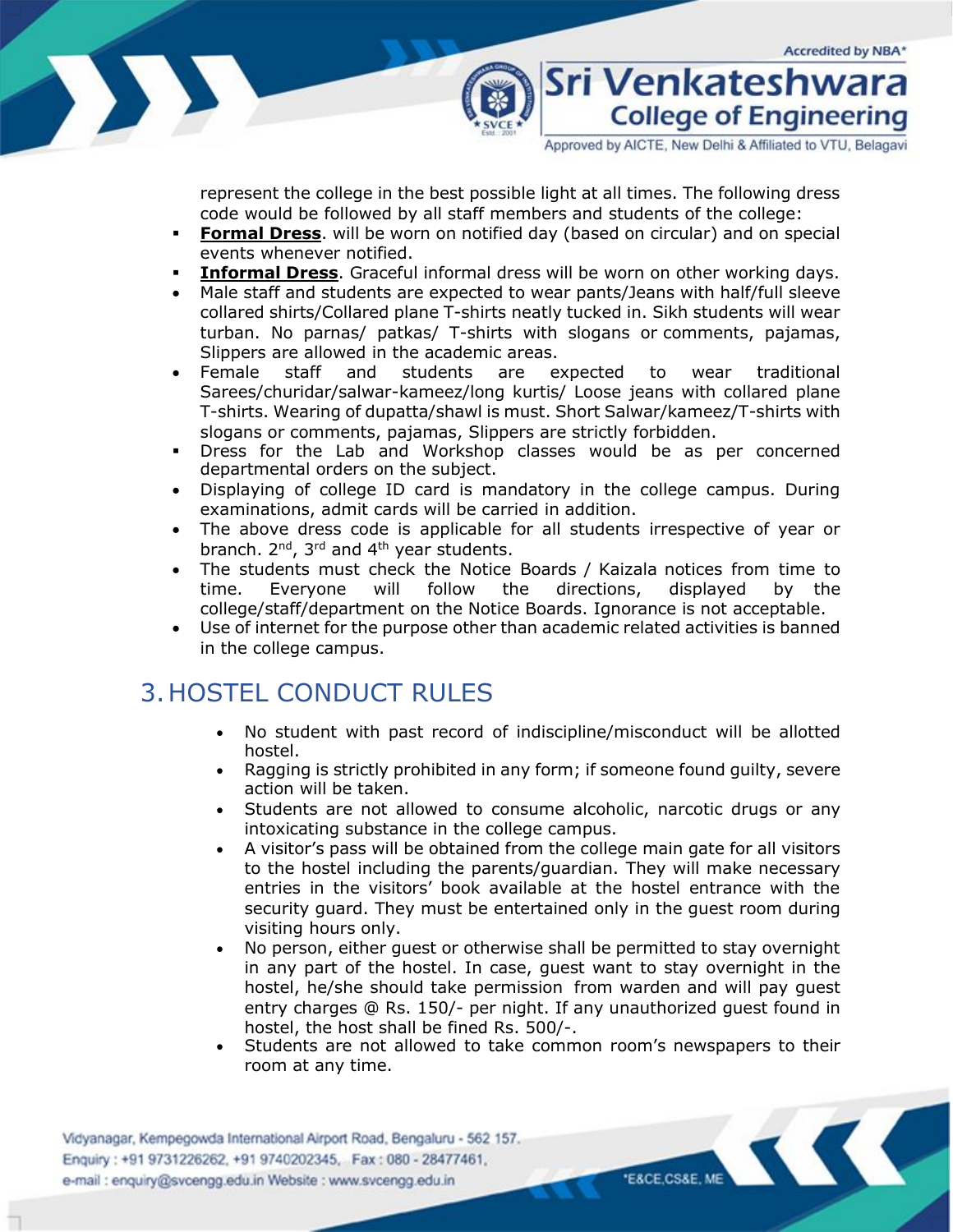

Approved by AICTE, New Delhi & Affiliated to VTU, Belagavi

- The students are advised to check all the fitting in the room while taking possession of the room. If there is any discrepancy, they must report to the caretaker immediately.
- Students should handle hostel equipment, furniture, mess property carefully and not abuse or tamper with it. Any damage to hostel property will be made good by the residents who are responsible for such damage. This includes driving in of nails, defacing of walls, damage to fixtures and furniture. If so then applicable fine will be charged by the hostel authorities.
- For any maintenance arising due to regular wear & tear of the fitting in the room, the residents of the hostel must make entry in repair/maintenance register kept with security guard of the hostel. Same will be corrected within 24-48 hours of reporting.
- Students must use water and electricity judiciously. If fan, tube, etc., found ON in the absence of the students in their rooms, fine will be charged by hostel authorities.
- Use of electrical gadgets like heaters, kettle, electric rod, electric iron, radio, deck, tape-recorder, woofer etc in the hostel is not allowed.
- Garbage and wastage only be put at garbage box available nearby hostel premises
- Students are allowed to go home on only one weekend in a month. They are allowed to go home/out second time only in case of emergency with valid reason and with the permission of hostel warden. They must take permission two days in advance. They must make the necessary entry in the movement register available in the respective hostels with hostel servant/security guard.
- The students residing in the hostel are required to pay accommodation and mess fees during beginning of academic year.
- Students are required to come to the hostel mess and common room in proper dress (sleeveless and half pants, capri, bermuda etc are not allowed).
- The students can keep PC/Laptop in hostel rooms with due permission from the Hostel Warden.
- Carrying and keeping lethal weapons like guns, revolver etc. in the college and hostels are not allowed.
- Students will not enter rooms of other students without permission of the inmates.
- Every case of illness and accident must be reported immediately to the hostel authorities.
- Tea and eatables are not allowed in the common room.
- Students suffering from contagious disease will not be allowed to stay at hostel. Decision of the Warden in this regard will be final and binding.
- After the semester examinations (even semester) are over, the students are required to vacate their rooms within two days. If required, the rooms can also be got vacated during the winter vacation.
- All matters relating to differences among students and complaints

Vidyanagar, Kempegowda International Airport Road, Bengaluru - 562 157. Enquiry: +91 9731226262, +91 9740202345, Fax: 080 - 28477461, e-mail : enquiry@svcengg.edu.in Website : www.svcengg.edu.in

E&CE,CS&E, ME